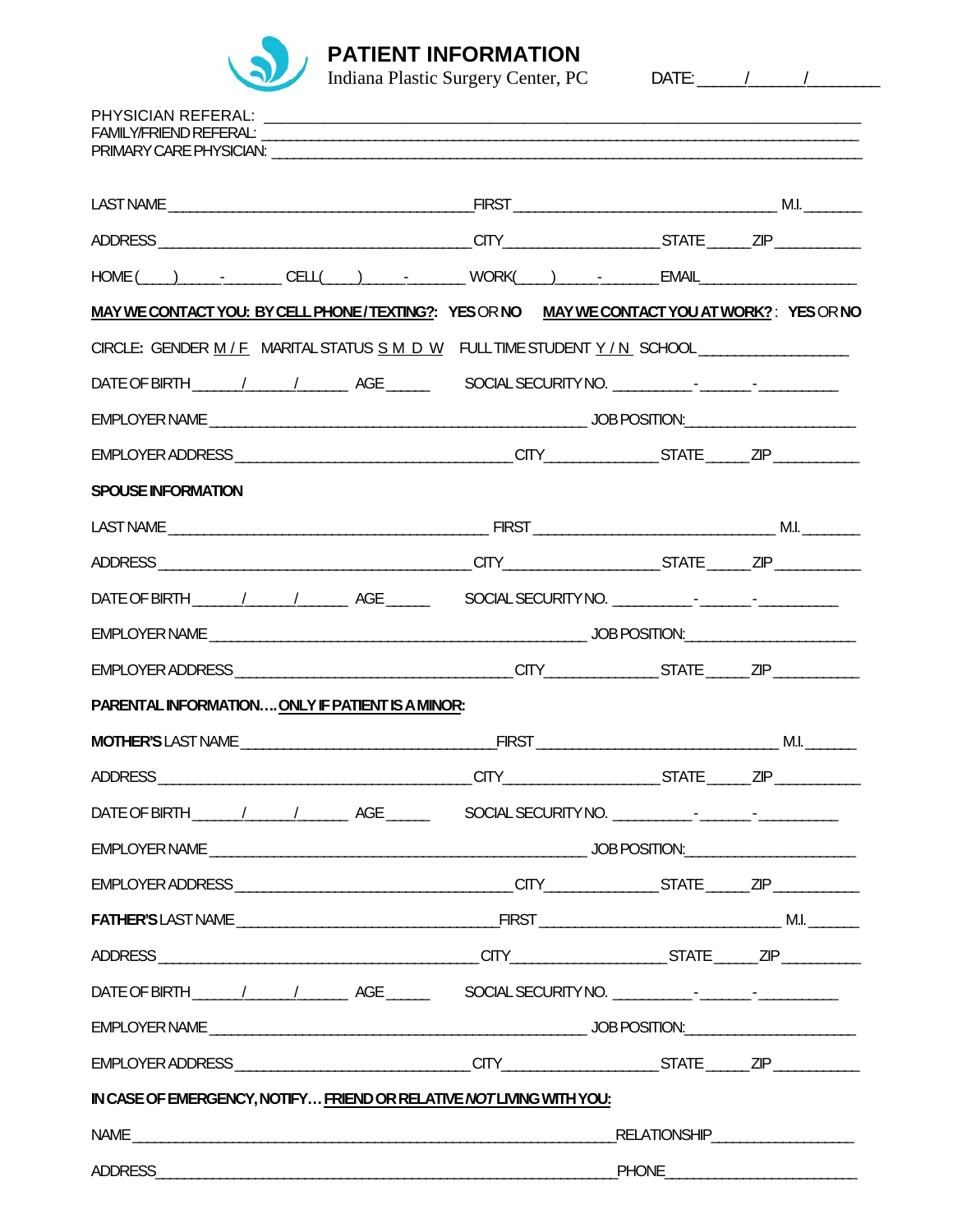

**MEDICAL HISTORY** 

Indiana Plastic Surgery Center, PC DATE: 1

| NAME:                                                                                                          |  |
|----------------------------------------------------------------------------------------------------------------|--|
|                                                                                                                |  |
| ALLERGIES TO MEDS AND REACTIONS: Under an annual contract of the set of the set of the set of the set of the s |  |
|                                                                                                                |  |
| <b>MEDICATIONS:</b>                                                                                            |  |

**\_\_\_\_\_\_\_\_\_\_\_\_\_\_\_\_\_\_\_\_\_\_\_\_\_\_\_\_\_\_\_\_\_\_\_\_\_\_\_\_\_\_\_\_\_\_\_\_\_\_\_\_\_\_\_\_\_\_\_\_\_\_\_\_\_\_\_\_\_\_\_\_\_\_\_\_\_\_\_\_\_\_\_\_\_\_\_\_\_\_\_\_\_\_\_\_\_\_\_\_\_**

## • **MEDICAL ILLNESSES:**

| <b>ILLNESSES</b>                        |  | YES NO YEARS |             | <b>NOTES AND CLARIFICATION</b>                      |                            |
|-----------------------------------------|--|--------------|-------------|-----------------------------------------------------|----------------------------|
| <b>ARTHRITIS</b>                        |  |              |             |                                                     |                            |
| <b>ASTHMA</b>                           |  |              |             |                                                     |                            |
| <b>BLEEDING DISORDER</b>                |  |              |             |                                                     |                            |
| CANCER, BREAST                          |  |              |             |                                                     |                            |
| CANCER, SKIN                            |  |              |             |                                                     |                            |
| <b>DEPRESSION</b>                       |  |              |             |                                                     |                            |
| DRUG/ALCHOHOL ABUSE                     |  |              |             |                                                     |                            |
| <b>DIABETES</b>                         |  |              |             |                                                     |                            |
| <b>FIBROMYALGIA</b>                     |  |              |             |                                                     |                            |
| <b>HEART DISEASE</b>                    |  |              |             |                                                     |                            |
| HIGH BLOOD PRESSURE                     |  |              |             |                                                     |                            |
| KIDNEY DISEASE                          |  |              |             |                                                     |                            |
| <b>LUNG DISEASE</b>                     |  |              |             |                                                     |                            |
| <b>LUPUS</b>                            |  |              |             |                                                     |                            |
| <b>PSYCHIATRIC</b>                      |  |              |             |                                                     |                            |
| <b>STROKE</b>                           |  |              |             |                                                     |                            |
| OTHER:                                  |  |              |             |                                                     |                            |
| OTHER:                                  |  |              |             |                                                     |                            |
| SURGICAL, AND HOSPITALIZATION HISTORY:  |  |              |             | <b>RECENT SYMPTOMS: (circle)</b>                    |                            |
| PROCEDURE OR REASON FOR HOSPITALIZATION |  |              | <b>YEAR</b> | <b>DIZZINESS</b>                                    | Y OR N                     |
|                                         |  |              |             | <b>CHEST PAIN</b>                                   | Y OR N                     |
|                                         |  |              |             | <b>RACING HEART</b>                                 | Y OR N                     |
|                                         |  |              |             | <b>SEVERE HEADACHES</b>                             | Y OR N                     |
|                                         |  |              |             | COLD, FEVER, CHILLS                                 | Y OR N                     |
|                                         |  |              |             | <b>EXCESSIVE BLEEDING</b>                           | Y OR N                     |
|                                         |  |              |             | SHORTNESS OF BREATH<br><b>ANXIETY / NERVOUSNESS</b> | <b>YORN</b><br><b>YORN</b> |
|                                         |  |              |             |                                                     |                            |

# • **SMOKING AND SUBSTANCE USE:**

CIGARETTES: PACKS PER DAY \_\_\_\_ YEARS \_\_\_\_ ALCHOHOL: DRINKS PER WEEK \_\_\_\_ MIND ALTERING SUBSTANCES:

\_\_\_\_\_\_\_\_\_\_\_\_\_\_\_\_\_\_\_\_\_\_\_\_\_\_\_\_\_\_\_\_\_\_\_\_\_\_\_\_\_\_\_\_\_\_\_\_\_ \_\_\_\_\_\_\_\_\_\_\_\_\_\_\_\_\_\_\_\_\_\_\_\_\_\_\_\_\_\_\_\_\_\_\_\_\_\_\_\_\_\_\_\_\_\_\_\_\_

# • **ADDITIONAL MEDICAL INFORMATION:**

\_\_\_\_\_\_\_\_\_\_\_\_\_\_\_\_\_\_\_\_\_\_\_\_\_\_\_\_\_\_\_\_\_\_\_\_\_\_\_\_\_\_\_\_\_\_

\_\_\_\_\_\_\_\_\_\_\_\_\_\_\_\_\_\_\_\_\_\_\_\_\_\_\_\_\_\_\_\_\_\_\_\_\_\_\_\_\_\_\_\_\_\_ \_\_\_\_\_\_\_\_\_\_\_\_\_\_\_\_\_\_\_\_\_\_\_\_\_\_\_\_\_\_\_\_\_\_\_\_\_\_\_\_\_\_\_\_\_\_ \_\_\_\_\_\_\_\_\_\_\_\_\_\_\_\_\_\_\_\_\_\_\_\_\_\_\_\_\_\_\_\_\_\_\_\_\_\_\_\_\_\_\_\_\_\_ \_\_\_\_\_\_\_\_\_\_\_\_\_\_\_\_\_\_\_\_\_\_\_\_\_\_\_\_\_\_\_\_\_\_\_\_\_\_\_\_\_\_\_\_\_\_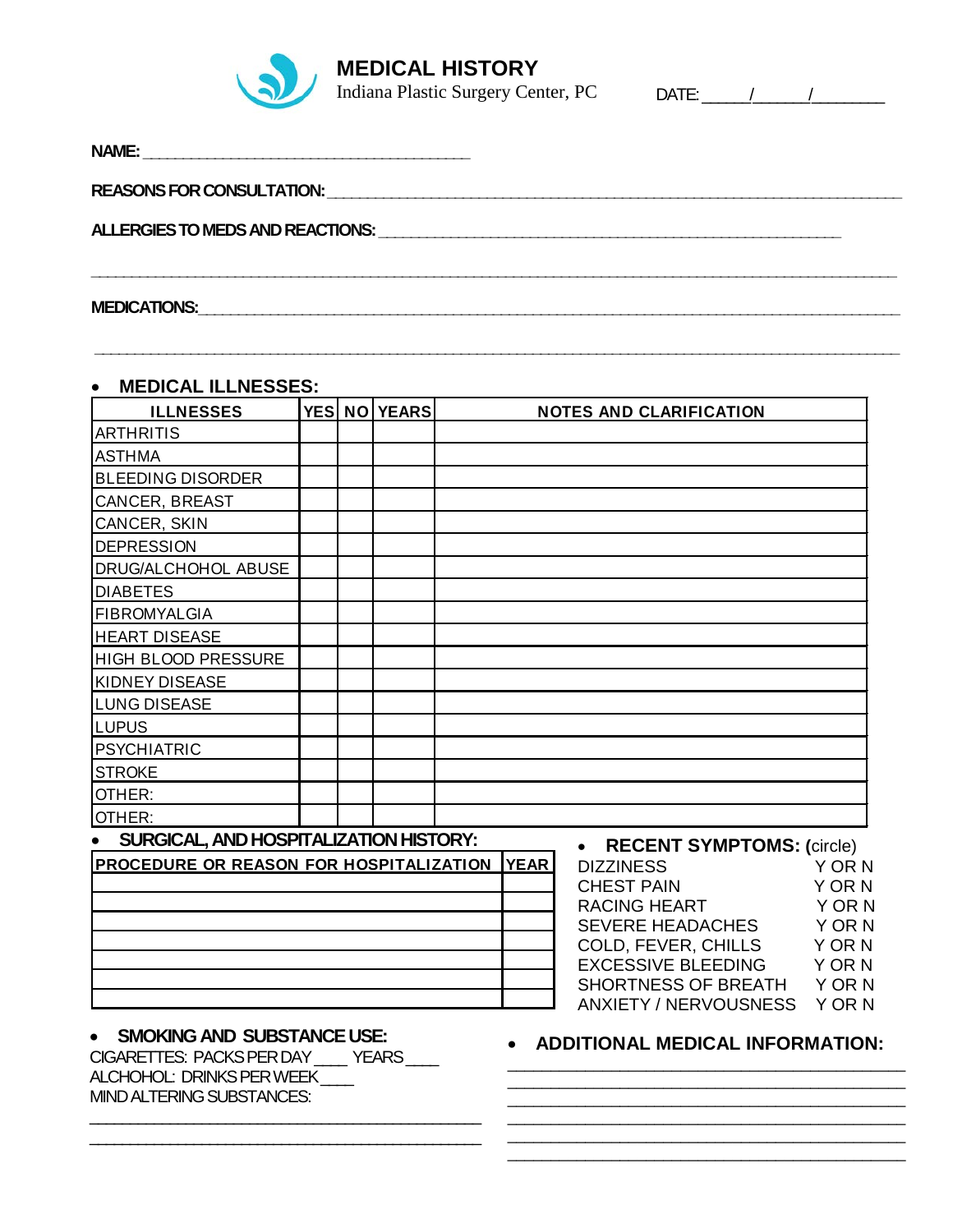

**INSTRUCTIONS: IT IS IMPORTANT THAT YOU READ THIS DOCUMENT CAREFULLY AND COMPLETELY.** PLEASE PRINT YOUR NAME IN SECTION 1, INITIAL EACH SECTION INDICATING THAT YOU HAVE READ AND UNDERSTAND EACH SECTION. SIGN THE BOTTOM OF THIS FORM INDICATING YOUR UNDERSTANDING AND CONSENT TO ALL SECTIONS.

### **1. RELEASE OF MEDICAL INFORMATION AND ACKNOWLEDEMENT OF RECEIPT OF NOTICE OF PRIVACY PRACTICES:**

INITIALS: I ,\_\_\_\_\_\_\_\_\_\_\_\_\_\_\_\_\_\_\_\_\_\_\_\_\_\_\_\_\_\_\_\_\_\_\_\_\_\_\_\_\_\_\_\_\_\_\_\_ ACKNOWLEDGE THAT I HAVE REICIEVED A COPY OF INDIANA PLASTIC SURGERY CENTER, PC'S NOTICE OF PRIVACY PRACTICES. THIS NOTICE DESCRIBES HOW THIS MEDICAL PRACTICE MAY USE AND DISCLOSE MY PROTECTED HEALTH INFORMATION, CERTAIN RESTRICTIONS ON THE USE AND DISCLOSURE OF MY HEALTHCARE INFORMATION, AND RIGHTS I MAY HAVE REGARDING MY PROTECTED HEALTH INFORMATION. I AUTHORIZE INDIANA PLASTIC SURGERY CENTER TO RELEASE MEDICAL INFORMATION IN ACCORDANCE WITH THE NOTICE OF PRIVACY PRACTICES DOCUMENT. I AUTHORIZE THE USE OF US POST, FAX OR EMAIL IN THE TRANSFER OF MY MEDICAL INFORMATION.

#### **2. CLINICAL PHOTOGRAPHS:**

I UNDERSTAND THAT MEDICAL PHOTOGRAPHS MAY BE TAKEN BEFORE, DURING OR AFTER A SURGICAL PROCEDURE OR TREATMENT. I AUTHORIZE ROBERT N. SEVERINAC, M.D. AND/OR HIS ASSOCIATES TO TAKE PRE-OPERATIVE, INTRAOPERATIVE AND POST-OPERATIVE PHOTOGRAPHS. I AUTHORIZE THE RELEASE OF MY PHOTOGRAPHS TO MY INSURANCE COMPANY FOR ASSISTANCE IN OBTAINING PRIOR AUTHORIZATION FOR MY SURGERY OR IN ASSISTANCE IN PROCESSING MY CLAIM. FURTHER, I AUTHORIZE THE USE OF THESE IMAGES FOR PROFESSIONAL MEDICAL PURPOSES INCLUDING BUT NOT LIMITED TO SHOWING THESE IMAGES FOR MEDICAL EDUCATION, PATIENT EDUCATION, LAY AND PROFESSIONAL PUBLICATION, DURING LECTURES TO MEDICAL OR LAY GROUPS, ELECTRONIC DIGITAL NETWORKS, OR PUBLIC AND COMMERCIAL TELEVISION, PROVIDED, THAT IT IS UNDERSTOOD THAT IN ANY SUCH PUBLICATION OR USE, I SHALL NOT BE IDENTIFIED BY NAME. I UNDERSTAND THAT WHILE PHOTOGRAPHS MAY BE TAKEN, THEY ARE NOT ALWAYS SAVED AND ENTERED INTO THE PATIENT'S MEDICAL RECORD. I UNDERSTAND THAT I WILL NOT BE ENTITLED TO MONETARY PAYMENT OR ANY OTHER CONSIDERATI0N AS A RESULT OF ANY USE OF THESE IMAGES. INITIALS:

#### **3. AGREEMENT TO PAY:**

I AGREE TO PAY INDIANA PLASTIC SURGERY CENTER ALL CHARGES FOR SERVICES RENDERED. I UNDERSTAND THAT I AM FULLY RESPONSIBLE FOR ANY UNCOVERED EXPENSES BY MY INSURANCE COMPANY, INCLUDING DEDUCTIBLES, COINSURANCE, AND ANY CHARGES OVER AND ABOVE MY POLICY'S "REASONABLE AND CUSTOMARY" FEE ALLOWENCES. I UNDERSTAND THAT MY AGREEMENT WITH MY INSURANCE COMPANY IS INDEPENDENT OF MY AGREEMENT WITH MY PHYSICIAN. I FURTHER AGREE THAT IN THE EVENT ANY CHARGES MADE BY MY PHYSICIAN ARE NOT PAID AND THIS MATTER IS REFFERRED TO AN ATTORNEY AND / OR COLLECTION AGENCY, I AGREE TO BE RESPONSIBLE FOR ALL COSTS OF COLLECTION, INCLUDING REASONABLE ATTORNEY FEES INCURRED TO EFFECT COLLECTION OF THIS ACCOUNT OR FUTURE OUTSTANDING ACCOUNTS. INITIALS: \_\_\_\_\_\_\_

#### **4. ASSIGNMENT:**

I ASSIGN TO INDIANA PLASTIC SURGERY CENTER ALL MEDICAL EXPENSE BENEFITS WHICH ARE DUE FOR MEDICAL SERVICES PROVIDED BY ROBERT N. SEVERINAC, M.D. FROM MY INSURANCE COMPANY AND I AUTHORIZE THE BENEFITS TO BE MADE DIRECTLY TO INDIANA PLASTIC SURGERY CENTER. IN THE EVENT THAT THIS IS OR BECOMES A LIABILITY CASE, I DIRECT MY ATTORNEY TO ISSUE PAYMENT IN FULL DIRECTLY TO INDIANA PLASTIC SURGERY CENTER UPON SETTLEMENT. FURTHER, I REQUEST THAT MY ATTORNEY PROMPTLY ISSUE A LETTER OF PROTECTION TO INDIANA PLASTIC SURGERY CENTER ACKNOWLEDGING THIS CONSIDERATION. INITIALS:

### 5. **DUPONT HOSPITAL INTEREST**:

I HAVE BEEN NOTIFIED OF DR. ROBERT SEVERINAC'S IS A PART OWNER OF AND HAS FINANCIAL INTEREST IN DUPONT HOSPITAL. I UNDERSTANDAND I MAY BE REFERRED TO DUPONT HOSPITAL FROM TIME TO TIME FOR SERVICES. I UNDERSTAND THAT THE SELECTION OF A SPECIFIC HEALTH CARE ENTITY/FACILITY ALWAYS RESTS WITH THE PATIENT AND I MAY CHOSEAT ANY TIME TO BE REFERRED TO AN ALTERNATE ENTITY/FACILITY OF MY CHOICE.

INITIALS:

| PATIENT OR GAURDIAN SIGNATURE         | DATE |
|---------------------------------------|------|
| WITNESS SIGNATURE                     | DATE |
| NAME OF PATIENT IF MINOR OR DEPENDENT |      |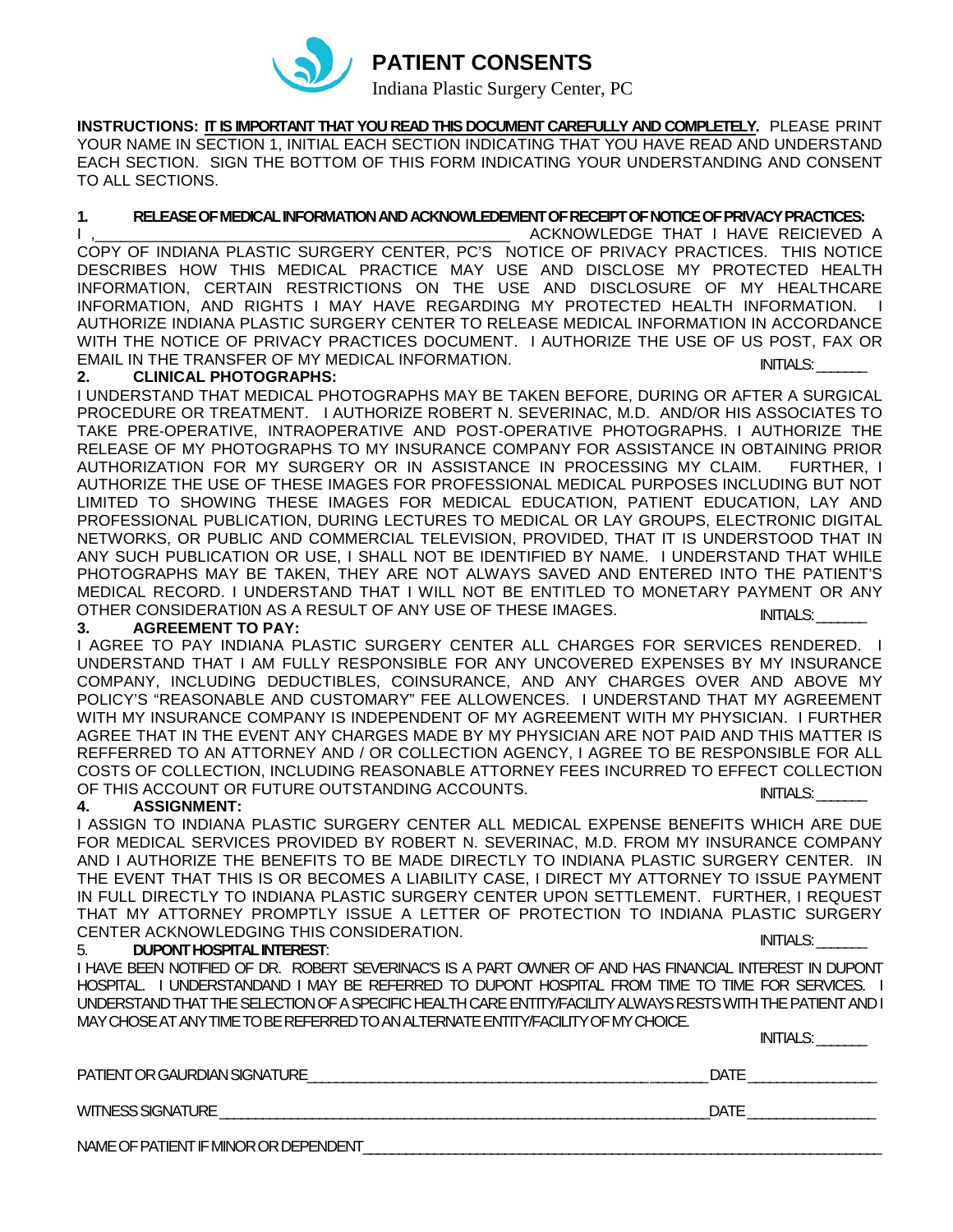## **NOTICE OF PRIVACY PRACTICES PAGE 1 OF 2**

THIS NOTICE DESCRIBES HOW INDIANA PLASTIC SURGERY CENTER P.C CAN USE AND DISCLOSE YOUR HEALTHCARE INFORMATION AND HOW YOU CAN OBTAIN ACCESS TO THIS INFORMATION. PLEASE REVIEW IT CAREFULLY.

Indiana Plastic Surgery Center, P.C, is required by law to maintain the privacy of your protected health information. This information consists of all records related to your health, including demographic information, either created by Indiana Plastic Surgery Center, P.C or received by Indiana Plastic Surgery Center, P.C. from other healthcare providers.

We are required to provide you with notice of our legal duties and privacy practices with respect to your protected health information. These legal duties and privacy practices are described in this Notice. Indiana Plastic Surgery Center, P.C. will abide by the terms of this Notice, or the Notice currently in effect at the time of the use or disclosure of your protected health information.

Indiana Plastic Surgery Center, P.C. reserves the right to change the terms of this Notice and to make any new provisions effective for all protected health information that we maintain. Patients will be provided a copy of any revised Notices upon request. An individual may obtain a copy of the current notice from our office at any time.

#### Uses and Disclosures of Your Protected Health Information not Requiring Your Consent

Indiana Plastic Surgery Center, P.C. may use and disclose your protected health information, without your written consent or authorization, for certain treatment, payment and healthcare operations. There are certain restrictions on uses and disclosures of treatment records, which include registration and all other records concerning individuals who are receiving, or who at any time have received services for mental illness, developmental disabilities, alcoholism, or drug dependence. There are also restrictions on disclosing HIV test results.

Treatment may include:

- Providing, coordinating, or managing healthcare and related services by one or more healthcare providers;
- Consultations between healthcare providers concerning a patient;
- Referrals to other providers for treatment:
- Referrals to nursing homes, foster care homes, or home health agencies

For example, Indiana Plastic Surgery Center, P.C. may determine that you require the services of a specialist. In referring you to another doctor, Indiana Plastic Surgery Center, P.C. may share or transfer your healthcare information to that doctor.

Payment activities may include:

- Activities undertaken by Indiana Plastic Surgery Center, P.C. to obtain reimbursement for services provided to you;
- Determining your eligibility for benefits or health insurance coverage;
- Managing claims and contacting your insurance company regarding payment;
- Collection activities to obtain payment for services provided to you;
- Reviewing healthcare services and discussing with your insurance company the medical necessity of certain services or procedures, coverage under your health plan, appropriateness of care, or justification of charges;
- Obtaining pre-certification and pre-authorization of services to be provided to you.

For example, Indiana Plastic Surgery Center, P.C. will submit claims to your insurance company on your behalf. This claim identifies you, your diagnosis, and the services provided to you.

Healthcare operations may include

- Contacting healthcare providers and patients with information about treatment alternatives;
- Conducting quality assessment and improvement activities;
- Conducting outcomes, evaluation and development of clinical guidelines;
- Protocol development, case management, or care coordination;
- Conducting or arranging for medical review, legal services, and auditing functions.

For example, Indiana Plastic Surgery Center, P.C. may use your diagnosis, treatment, and outcome information to measure the quality of the services that we provide, or assess the effectiveness of you treatment when compared to patients in similar situations.

Indiana Plastic Surgery Center, P.C. may contact you, by telephone or mail, to provide appointment reminders. You must notify us if you do not wish to receive appointment reminders.

We may not disclose your protected health information to family members or friends who may be involved with your treatment or care without your written permission. Health information may be released without written permission to a parent, guardian, or legal custodian of a child; the guardian of an incompetent adult; the healthcare agent designated in an incapacitated patient's healthcare power of attorney; or the personal representative or spouse of a deceased patient.

There are additional situations when Indiana Plastic Surgery Center, P.C. is permitted or required to use or disclose your protected health information without your consent or authorization. Examples include the following:

As permitted or required by law.

In certain circumstances we may be required to report individual health information to legal authorities, such as law enforcement officials, or government agencies. For example, we may have to report abuse, neglect, domestic violence or certain physical injuries. We are required to report gunshot wounds or any other wound to law enforcement officials if there is reasonable cause to believe that the wound occurred as a result of a crime.

Mental health records may be disclosed to law enforcement authorities for the purpose of reporting an apparent crime on our premises.

For public health activities.

We may release healthcare records, with the exception of treatment records, to certain government agencies or public health authority authorized by law, upon receipt of written request from that agency. We are required to report positive HIV test results to the state epidemiologist. We may also disclose HIV test results to other providers or persons when there has been or will be the risk of exposure.

This notice is prepared in accordance with the Health Insurance Portability and Accountability Act, 45 C.F.R 164.520.